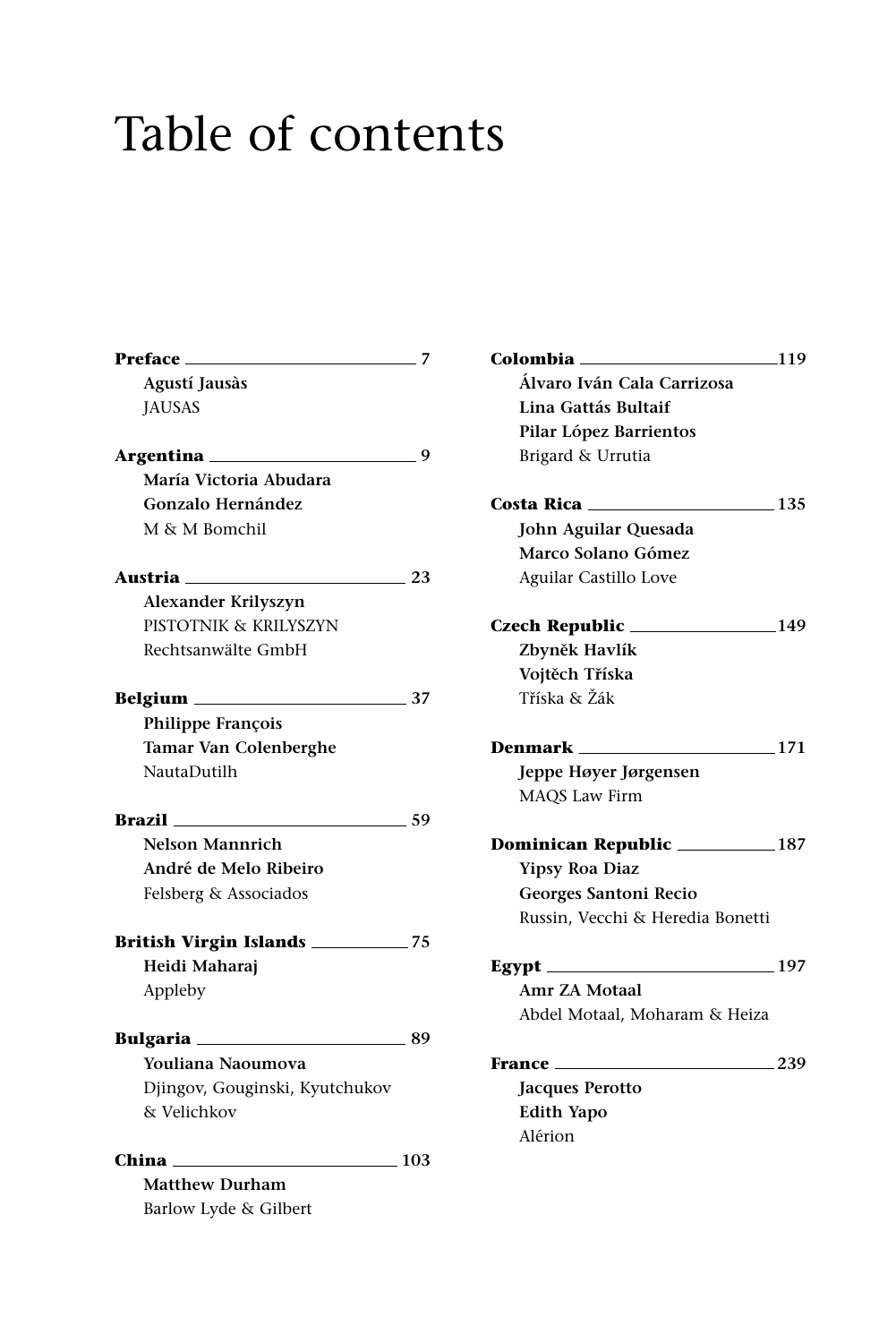| Germany _______                                     | . 253           |
|-----------------------------------------------------|-----------------|
| Kathrin Vossen                                      |                 |
| <b>Alexander Willemsen</b>                          |                 |
| Oppenhoff & Partner                                 |                 |
|                                                     |                 |
| Hungary 267                                         |                 |
| Éva Mária Király                                    |                 |
| Ágnes Szent-Ivány                                   |                 |
| Sándor Szegedi Szent-Ivány                          |                 |
| Komáromi Eversheds                                  |                 |
| $\frac{1}{293}$                                     |                 |
| Prabjot Singh Bhullar                               |                 |
| Rabindra Jhunjhunwala                               |                 |
| <b>Anshul Prakash</b>                               |                 |
| Khaitan & Co                                        |                 |
|                                                     |                 |
| <b>Israel</b> 209                                   |                 |
| Gideon Koren                                        |                 |
| Gideon Koren & Co                                   |                 |
|                                                     |                 |
| Italy $\_\_\_\_\_\_\$                               |                 |
| Luca Failla                                         |                 |
|                                                     |                 |
| <b>Francesco Rotondi</b>                            |                 |
| LABLAW - Studio Legale Failla                       |                 |
| Rotondi & Partners                                  |                 |
|                                                     |                 |
|                                                     |                 |
| Hiromasa Ogawa                                      |                 |
| Izumi Okada                                         |                 |
| <b>Lynn F Pickard</b>                               |                 |
| Hitomi Sakai                                        |                 |
| Kojima Law Offices                                  |                 |
|                                                     |                 |
| <b>Louis Berns</b>                                  |                 |
| Arendt & Medernach                                  |                 |
|                                                     |                 |
|                                                     | $\frac{375}{2}$ |
| Silvia Karina Angel Aceves                          |                 |
| Rafael Fernando Romero                              |                 |
| <b>Torreblanca</b><br>Cuesta Campos y Asociados, SC |                 |

| The Netherlands __                   | 389    |
|--------------------------------------|--------|
| <b>Homme ten Have</b>                |        |
| NautaDutilh                          |        |
| Nigeria <sub>—</sub>                 | $-411$ |
| Lawrence Fubara Anga                 |        |
| ÁLEX                                 |        |
| Norway <sub>—</sub>                  | 423    |
| <b>Inger Elisabeth Meyer</b>         |        |
| <b>Marte Solberg</b>                 |        |
| Brækhus Dege Advokatfirma ANS        |        |
| Paraguay <sub>—</sub>                |        |
| <b>Esteban Burt</b>                  |        |
| Lía Zanotti                          |        |
| Peroni Sosa Tellechea Burt & Narvaja |        |
| Poland<br>$-451$                     |        |
| Agnieszka Lisiecka                   |        |
| Wardyński & Partners                 |        |
| Portugal <sub>—</sub>                | $-471$ |
| José Maria Castelo Branco            |        |
| Carlos Cruz & Associados             |        |
| Romania ___                          | . 493  |
| Alina Deiac                          |        |
| Pachiu & Associates                  |        |
| Russia —                             | — 509  |
| <b>Jonathan Russin</b>               |        |
| Victoria Subocheva                   |        |
| Russin & Vecchi LLC                  |        |
| Slovak Republic _                    | .525   |
| Petra Chudíková                      |        |
| Peter Šuba                           |        |
| Havel, Holásek & Partners sro        |        |
| South Africa ___                     | 543    |
| Talita Laubscher                     |        |
| <b>Brigitte Macdonald</b>            |        |
| Bowman Gilfillan Inc                 |        |